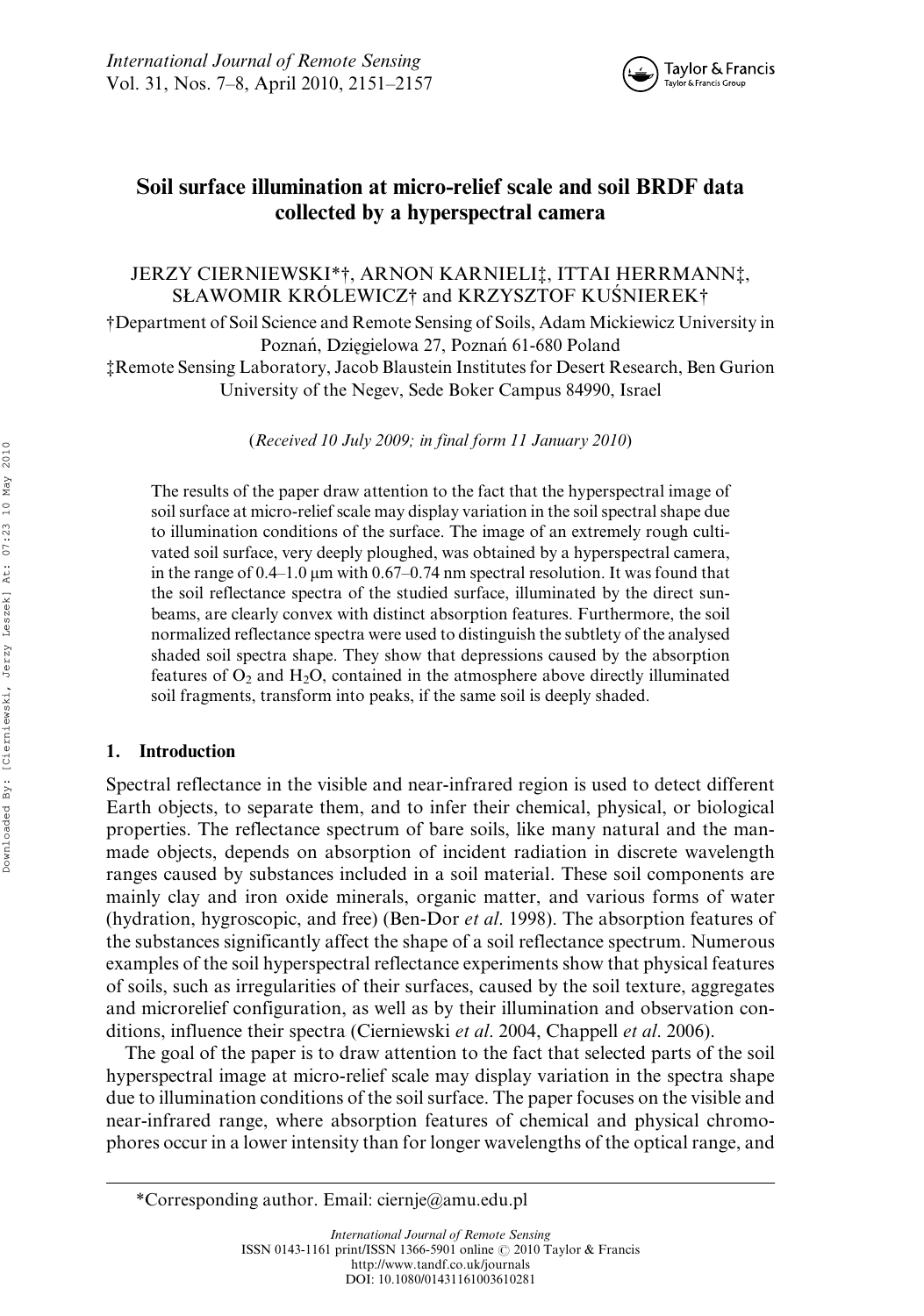where their influence is less frequently identified. This objective was implemented in conjunction with a high spatial resolution hyperspectral camera.

## 2. Methods

The experiment was conducted on a cultivated field near Sede Boker in Israel (30°51'26'N,  $34^{\circ}47'$ 09'E). This area is characterized by loessial substrate (Issar *et al.* 1984) and the test plot was located on an extremely rough, deeply ploughed, cultivated soil surface.

The hyperspectral bidirectional reflectance features of the surface and a Spectralon<sup>®</sup> white reference panel were recorded using Spectral Camera HS manufactured by Specim in a spectral range of  $0.4-1.0 \mu m$  with  $0.67-0.74 \mu m$  spectral resolution. The camera, equipped with a pushbroom line scanner, observes a target in the across and along scan directions with a 28° and 90° field-of-view, respectively. The instrument was fixed on a 4-m height construction that enables to obtain the hyperspectral image of a  $8\times2$  m plot (figure 1). The image was recorded on 25 August 2008 at the high solar



Figure 1. (1) The spectral camera HS; (2) set-up of the camera on a 4 m height construction.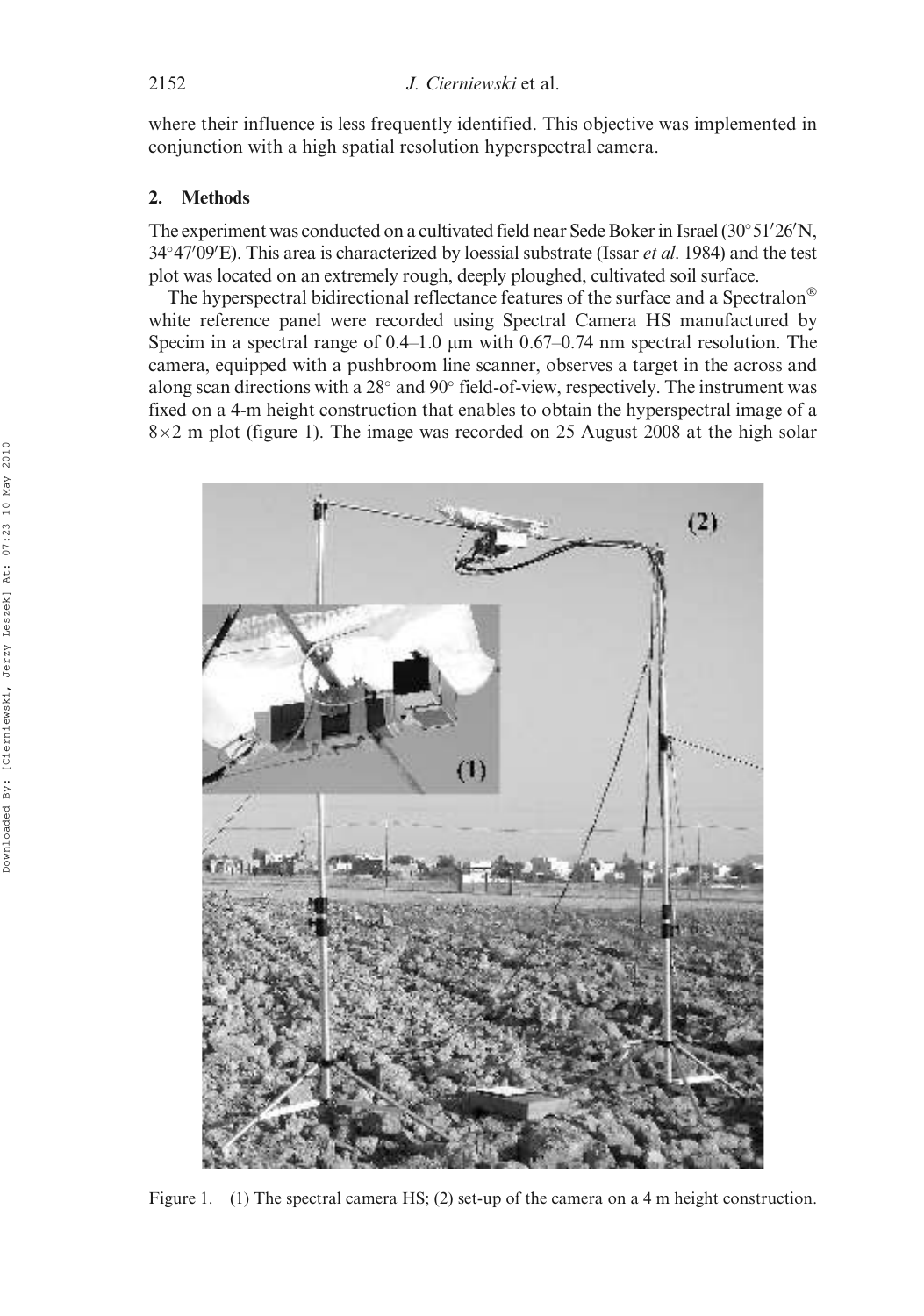

Figure 2. Setup of the 3D Konica–Minolta VIVID910 laser scanner.

zenith angle of 75°, providing a high variation of the surface illumination. To reduce the impact of the view direction on the surface reflectance, only the central part of the image, of  $0.91 \times 0.99$  m, was selected.

Surface roughness measurements were carried out with a Konica–Minolta VIVID-910 laser scanner. The scanner was placed on a tripod that was moved around to read a 1  $m<sup>2</sup>$  plot from four different directions. Due to the scanner's working conditions, the 3D measurements were conducted at night using a fluorescent lamp (figure 2). The 3D scanner source data were transformed to a set of points with  $X$ ,  $Y$  and  $Z$ coordinates. A digital elevation model (DEM) of the obtained surface was computed with 1 mm horizontal and vertical spatial resolutions.

The central part of the hyperspectral image was georeferenced and orthorectified using the DEM. The raw radiance data were transformed to reflectance values utilizing Spectralon reference panel data by the flat-field correction method.

Twelve sampled points,  $5\times 5$  pixels size each, were chosen in the hyperspectral subimage. Their size was large enough to describe accurately a slope inclination and aspect of soil clods and aggregate. Four of these points incorporated with sunlit soil fragments (L) and eight with shaded ones (S) were tested. Based on the DEM and the values of solar and view zenith and horizontal angles noted in the process of the hyperspectral measurements, the direct sunbeams incidence angle  $\gamma_i$  and the view angle  $\gamma_v$ , of the tested surface at given point, both with respect to the normal of the point, were calculated only for the sunlit soil fragments. In addition, the solid angle  $\phi_{di}$  values describing a part of the sky hemisphere, which was the only source of illumination of shaded soil fragments, were computed.

The textural composition of the soil surface material was analysed in the laboratory using a hydrometer, the organic carbon content by Walkley Black's method,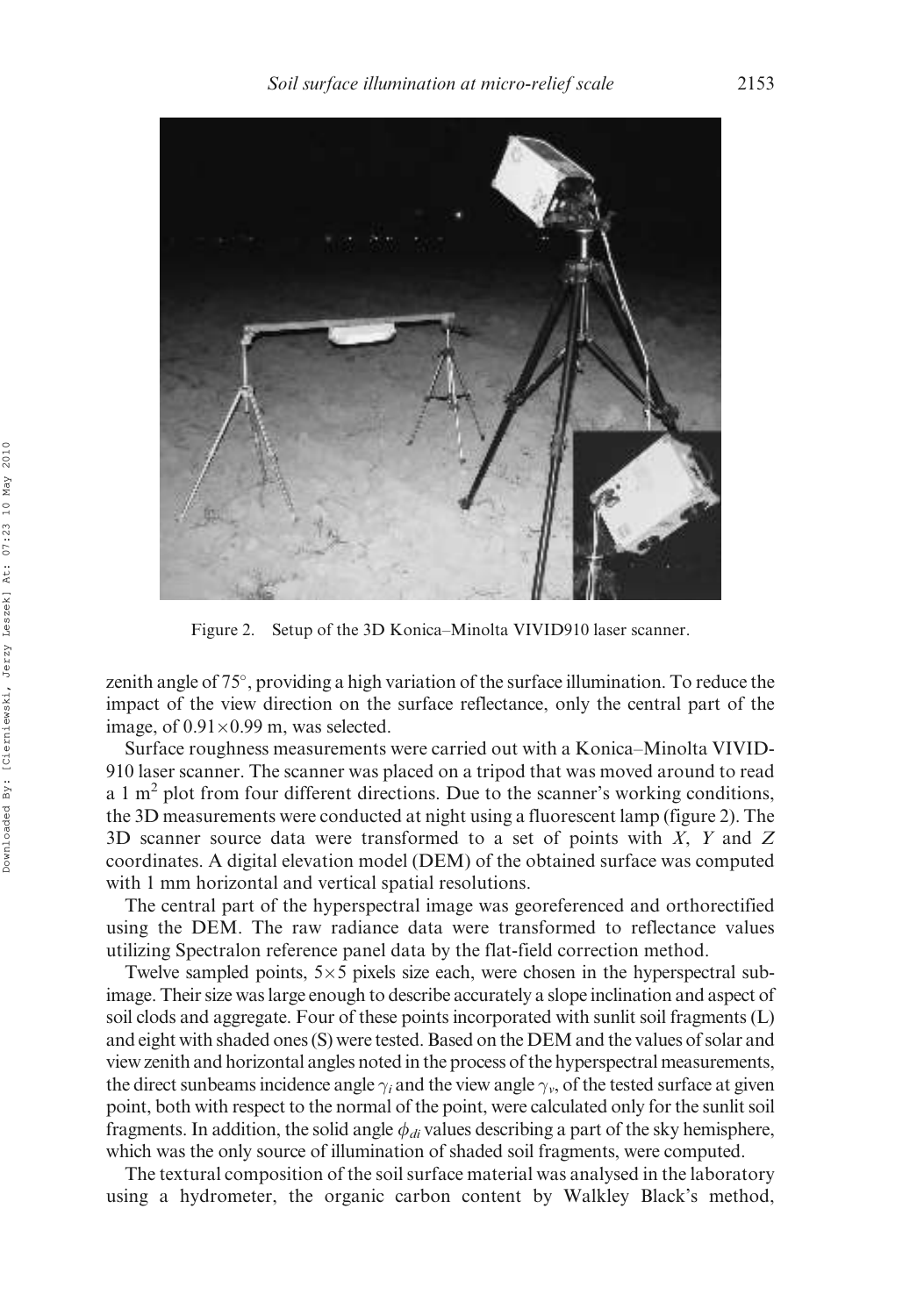calcium carbonate equivalent by Piper's method, and total 'free' iron oxide by the Citrate–Dithionite–Bicarbonate (CDB) method of Mehra and Jackson (Sparks et al. 1996).

#### 3. Results and discussion

Soil properties that significantly influence the reflectance features are summarized in table 1.

The DEM was used to quantitatively characterize the shape of the studied surface using the following indices: the height standard deviation, the ratio of the total surface area to the total projected area, and the height variogram sill and range parameters. Their values are: 59 mm, 1.76, 115 mm, and 1738 mm, respectively.

For each measurement point, an individual reflectance curve was extracted from the reflectance hyperspectral cube in places marked in figure 3. The reflectance of each of the analysed soil fragments was calculated as the ratio of the radiation reflected from a given soil fragment to the radiation reflected from the Spectralon panel positioned horizontally and illuminated at the constant solar zenith angle of 75°. The reflectance data were limited to 900 nm due to spectral noise in the longer wavelengths. The angles describing condition of the soil surface fragments illumination are presented in table 2.

The curves, presented in figure  $4(a)$ , show that the curves of the higher illuminated points, described by the  $\gamma_i$ , are more convex and are characterized by the higher reflectance level. The spectra for the shaded soil fragments are less convex. They lose their convex features if they are characterized by  $\phi_{di}$  lower than about 4.5 sr (S5–S8). The spectra that characterize the image points illuminated directly by the sunbeams (L1–L4) as well as the points located within a light shadow (S1–S3, described by the  $\phi_{di}$  higher than about 5.5 sr), show absorption features at around of 0.76 µm and 0.82 mm. The absorption at shorter wavelengths and longer ones is caused by air components over the analysed surface,  $O_2$  and  $H_2O$ , respectively (Ben-Dor *et al.* 1998, Hatchell 1999). The spectra, relating to the points situated already inside a dark shadow (S4–S8) do not show these features.

The reflectance spectra, discussed above, were then transformed into their normalized form, calculated by a max–min function (Selige et al. 2006), to distinguish their spectral shape subtlety. The normalized spectra show that the absorption features, expressed by depressions in the curves related to places of high illumination  $(L1-L4,$ S1–S3) are replaced by their peaks for curves characterizing places of dark shadow  $(S6–S8)$  (figure  $4(b)$ ). Furthermore, the latter spectra are evidently more concave in the region over 0.8  $\mu$ m. Following Georgieva *et al.* (2004) who claim that the oxygen

Table 1. Properties of the soil surface.

| Content of:                      | Value   |
|----------------------------------|---------|
| Sand $(2-0.05$ mm)               | 48%     |
| Silt $(0.05-0.002$ mm)           | 40%     |
| $Clay \, (< 0.002 \, \text{mm})$ | $12\%$  |
| Organic carbon                   | 0.92%   |
| CaCO <sub>3</sub>                | 28.1%   |
| Fe <sub>2</sub> O <sub>3</sub>   | 1.52%   |
| Soil Munsell dry colour          | 10YR7/4 |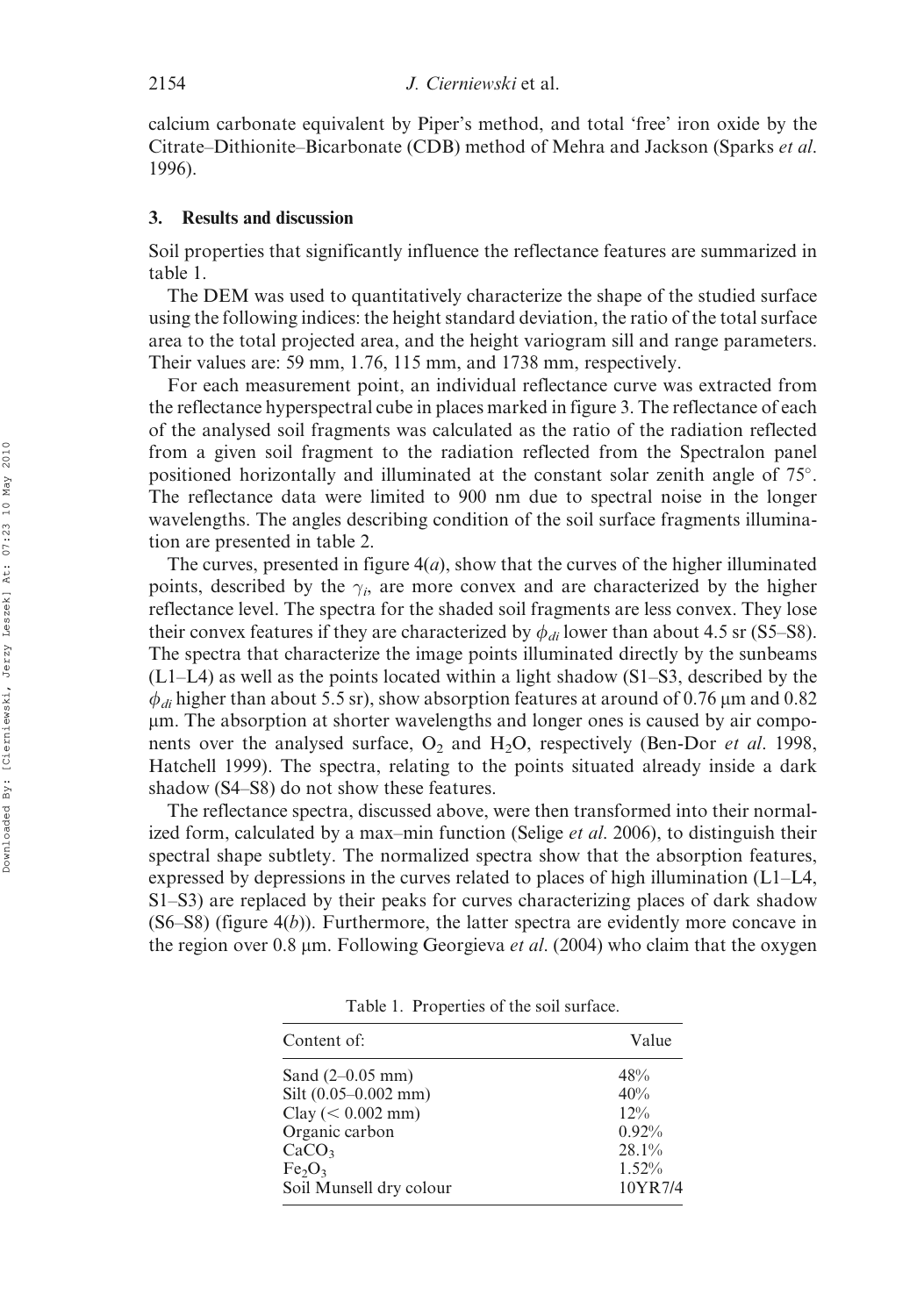

Figure 3. A set of 12 measurement points selected in the hyperspectral sub-image.

| Symbol         | Direct sunbeams<br>incidence angle $(°)$ | View angle $(°)$ | Solid angle (sr) |
|----------------|------------------------------------------|------------------|------------------|
| L1             | 43.0                                     | 71.2             |                  |
| L2             | 54.9                                     | 43.6             |                  |
| L <sub>3</sub> | 63.4                                     | 26.8             |                  |
| L4             | 65.4                                     | 41.7             |                  |
| S <sub>1</sub> |                                          | 35.4             | 5.75             |
| S <sub>2</sub> |                                          | 15.0             | 5.69             |
| S <sub>3</sub> |                                          | 27.2             | 5.40             |
| S <sub>4</sub> |                                          | 11.7             | 4.94             |
| S <sub>5</sub> |                                          | 72.8             | 4.51             |
| S <sub>6</sub> |                                          | 47.6             | 4.36             |
| S7             |                                          | 42.7             | 4.26             |
| S <sub>8</sub> |                                          | 81.8             | 3.99             |

Table 2. Illumination and view angles characterizing the measurement places, sunlit (L) and shaded (S).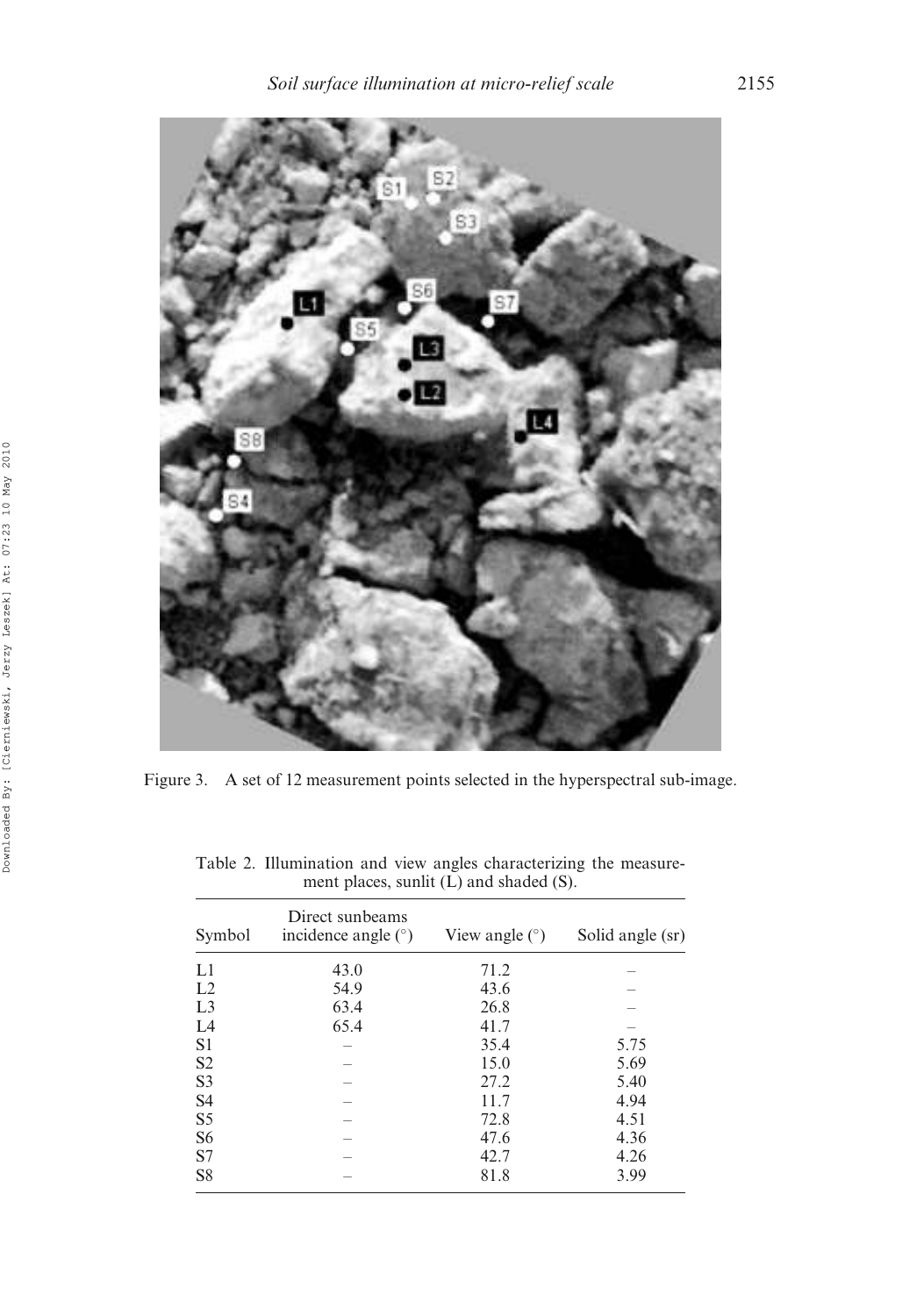

Figure 4. (a) The reflectance spectra of the measured points (sunlit [L] and shaded [S]). (b) The same spectral curves normalized by the min–max method.

absorption band in the spectral region of 765.5–770 nm is sensitive to temperature changes, it is hypothesized that the variation in reflectance in this band may be addressed by temperature variation of the atmosphere over the analysed surface. It is further assumed that the lower content of  $H_2O$  inside the atmosphere column over the shaded soil fragments, of a lower temperature, is the reason for the lower absorption features at around  $0.82 \mu m$  of the shaded soil fragments.

### 4. Conclusions

The results presented in this paper, carried out on a limited set of soil hyperspectral data at micro-relief scale, reveal that variation in soil surface illumination conditions not only affects the level of the soil spectra, but also their shape. The studied soil reflectance spectra of soil fragments illuminated by the direct sunbeams are convex in the range of  $0.4-0.9$  µm with distinct absorption features. Using the normalized